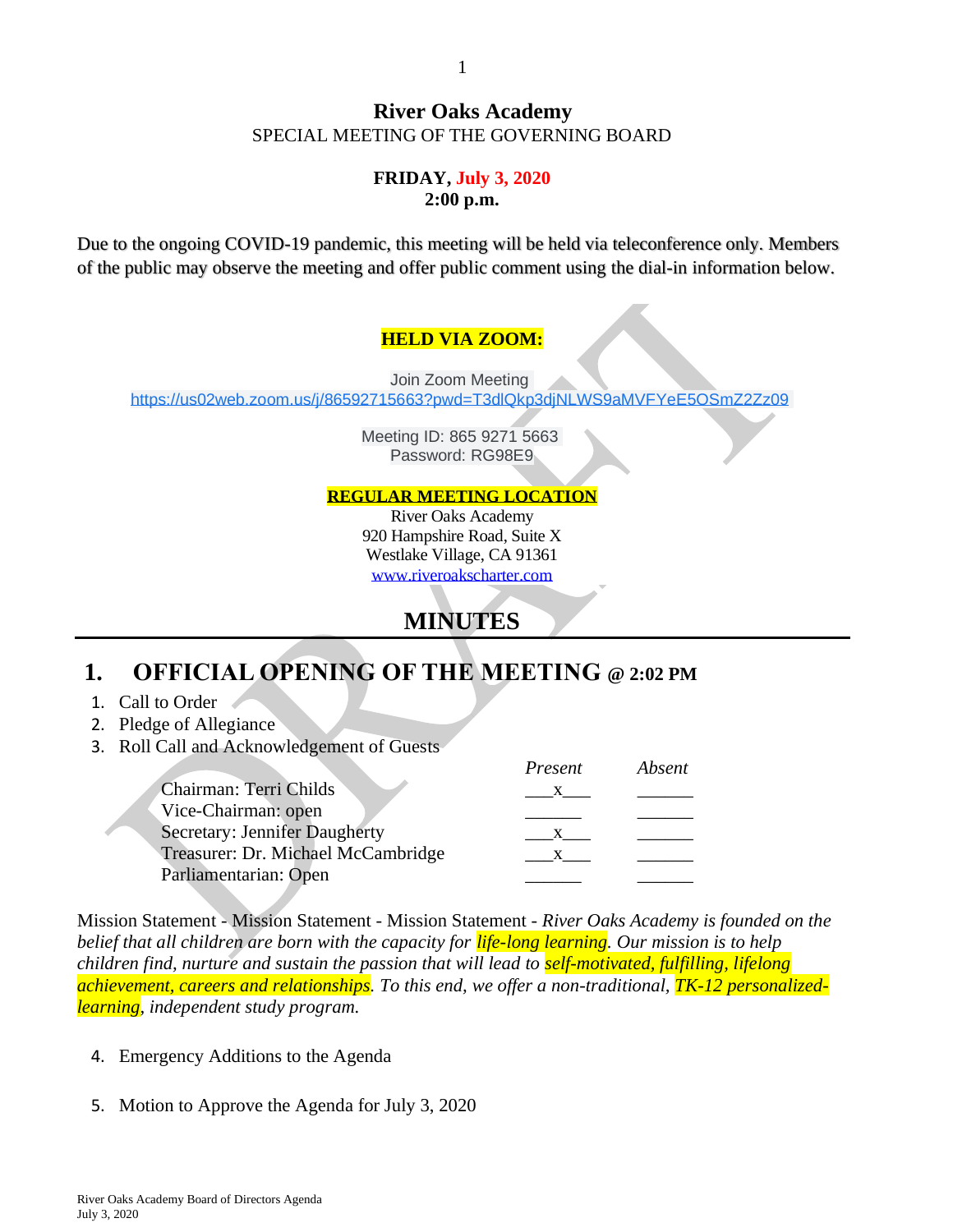*Motion to: Approve Made by: Dr. McCambridge/Jennifer Motion is: 3-0; Terri, Dr. McCambridge, Jennifer in favor*

## **2. ORGANIZATIONAL**

a. None

# **3. PUBLIC COMMENTS**

*Citizens who would like to address the Board on any item on the Agenda may do so now or when the President requests comments from the Public as the Board is considering the item. This portion of the Annual Board meeting is set aside for members of the audience to make comments or raise issues that are not specifically on the agenda. These presentations, both during open and agendized topics, are limited to three (3) minutes per presentation and the total time allotted to non-agenda items will not exceed fifteen (15) minutes.*

## **4. INFORMATION AND DISCUSSION ITEMS**

*These items are presented to the Board for information only and are not subject to action at this meeting. These items may be added to a future meeting for action by the Board.*

1. none

## **5. REPORTS**

1. none

# **6. CONSENT AGENDA ITEMS**

*Actions proposed for the Consent Agenda are items consistent with adopted policies and approved practices of River Oaks Academy and are deemed routine in nature. The Board will be asked to approve all of the Consent Agenda items by a single vote unless any member of the Board or the Public asks that an item be removed from the Consent Agenda and considered and discussed separately.*

1. none

# **7. ACTION ITEMS**

- 1. Review, Discussion, and Approval of the Adoption of CSC Resolution for the Sale of Receivables (Benny/Rudy)
	- a) In anticipation of cash flow shortage due to upcoming receivable payment deferrals from the state, we are looking into a loan through CharterCapital.

*Public Comments:* Ryan Eldridge from CharterCapital gave his presentation and introduced staff. Ryan stated that CharterCapital has supported 700 schools, 1.2 million students, and provided 2 billion dollars in funds. Claudia introduced River Oaks. The school's background and mission. Discussion on the sale of receivables and how CharterCapital operates. Discussion of rolling receivables. Ryan explained that they've had a zero percent default rate, and it's a privately held organization. Charters are looking at 3-4 years of fiscal problems. Ryan also mentioned to possibly increase our growth by using a loan. Benny discussed the 10% cut in revenue.